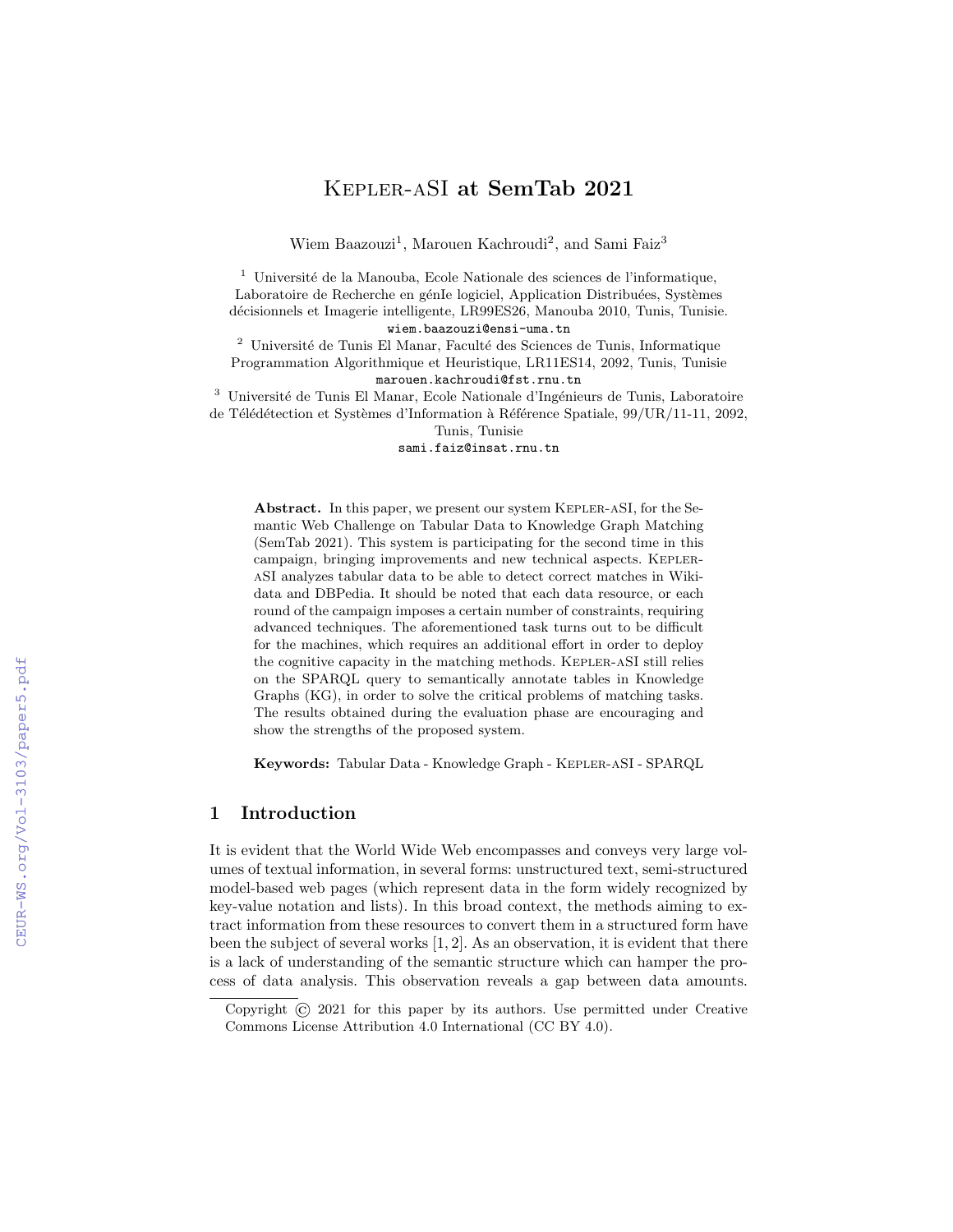Indeed, acquiring this semantic reconciliation will therefore be very useful for data integration, data cleansing, data mining, machine learning and knowledge discovery tasks. For example, understanding the data can help assess the appropriate types of transformation. Depending on the use and deployment scenario, tabular data are carefully conveyed to the Web in various formats. The majority of these datasets are available in tabular form (e.g., CSV (Comma-Separated Values)). The main reason for the popularity of this format is its simplicity: many common office tools are available to facilitate their generation and use. Tables on the Web are a very valuable data source. Thus, injecting semantic information into arrays on the web has the potential to boost a wide range of applications, such as web searching, answering queries, and building Knowledge Bases (KB). Research reports that there are various issues with tabular data available on the Web, such as learning with limited labeled data, defining or updating ontologies, exploiting prior knowledge, and/or scaling up existing solutions. Therefore, this task is often difficult in practice, due to missing, incomplete or ambiguous metadata (e.g., table and column names). In recent years, we have identified several works that can be mainly classified as supervised (in the form of annotated tables to carry out the learning task) [3–7] or unsupervised (tables whose data is not dedicated to learning) [8, 7]. To solve these problems, we propose a global approach named Kepler-aSI, which addresses the challenge of matching tabular data to knowledge graphs.This method is based on previous work, which deals with ontology alignment [9–15].

This year's SemTab campaign differs from the last two sessions<sup>4-5</sup>, in that it deals with Wikidata and DBPedia. In this challenge, the input is a CSV file, but three different challenges had to be met :

- 1. CTA : A type of the Wikidata (or eventually DBPedia) ontology had to be assigned a class KG to a column (Column-Type Annotation ).
- 2. **CEA** : A Wikidata or DBPedia entity had to be matched to the different cells (Cell-Entity Annotation).
- 3. CPA : A KG (Wikidata or DBPedia) property had to be assigned to the relationship between two columns (Columns Property Annotation).

Data annotation is a fundamental process in tabular data analysis [16, 17], it allows to infer the meaning of other information. Then deduce the meaning of tabular data relating to a Knowledge Graph. The data we used was based both on Wikidata and DBPedia. It should be noted that in a broader context, the data used and manipulated obey the triples format representation : subject  $(S)$ , a predicate  $(\mathcal{P})$  and an object  $(\mathcal{O})$ . This notation ensures semantic navigability through the data and makes all data manipulation more fluid, explicit and reliable. Indeed, Cell Entity Annotation (CEA) matches a cell to a KG entity. At this level, we have to annotate each individual element of the subject  $(S)$  and the object  $(\mathcal{O})$ . Column Property Annotation (CPA) assigns a KG property to

<sup>4</sup> https://www.cs.ox.ac.uk/isg/challenges/sem-tab/2019/

<sup>5</sup> https://www.cs.ox.ac.uk/isg/challenges/sem-tab/2020/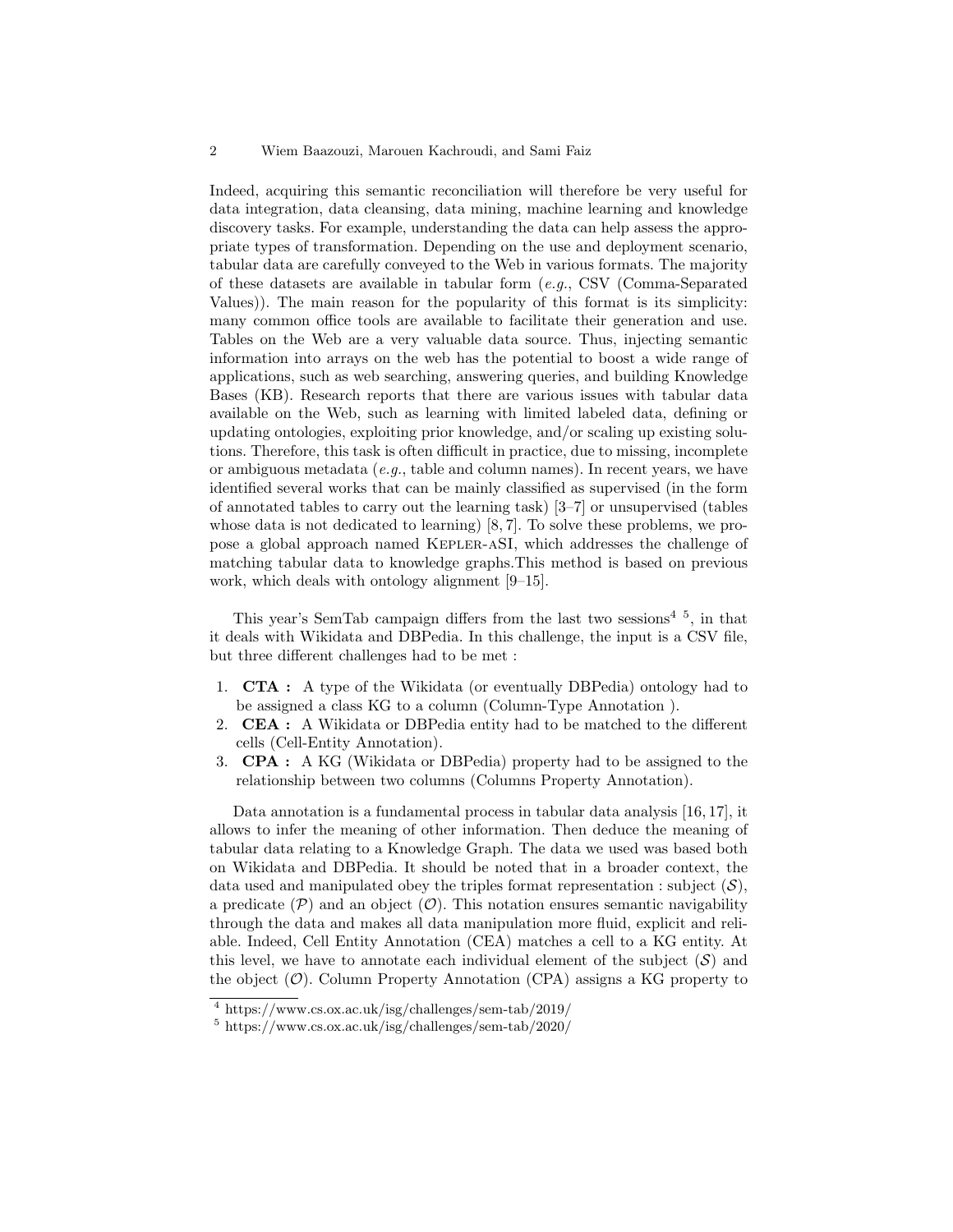the relationship between two columns. The task is to find out which property of the two columns are connected to either Wikidata or DBPedia. Column Type Annotation (CTA) assigns connected semantic type to a column. Our goal is to design a fast and efficient approach to annotate tabular data with entities from Wikidata or DBPedia. Our approach combines a multitude of NLP and search and filter strategies, based on text preprocessing techniques. Experiments carried out in the context of SemTab 2021 for all tasks have shown encouraging results.

# 2 Kepler-aSI approach

In this section, we will describe in detail the different stages of our system, while presenting some basic notions to highlight the technical issues identified.

### 2.1 Key notions

- **Tabular Data** : S is a two-dimensional tabular structure made up of an ordered set of N rows and M columns, as depicted by Figure 1.  $n_i$  is a row of the table  $(i = 1 ... N)$ ,  $m_j$  is a column of the table  $(j = 1 ... M)$ . The intersection between a row  $n_i$  and a column  $m_j$  is  $c_{i,j}$ , which is a value of the cell  $S_{i,j}$ . The table contents can have different types (string, date, float, number, etc.).
	- Target Table (S):  $M \times N$ .
	- Subject Cell:  $S_{(i,0)}$  (i = 1, 2 ... N).
	- Object Cell:  $S_{(i,j)}$   $(i = 1, 2 ... M), (j = 1, 2 ... N)$ .



Fig. 1. Target Table

- **Knowledge Graph**: Knowledge Graphs have been in the focus of research since 2012, resulting in a wide variety of published descriptions and definitions. The lack of a common core, a fact that is also indicated by Paulheim [18] in 2015. Paulheim listed in his survey of Knowledge Graph refinement, the minimum set of characteristics that must be present to distinguish Knowledge Graphs from other knowledge collections, which basically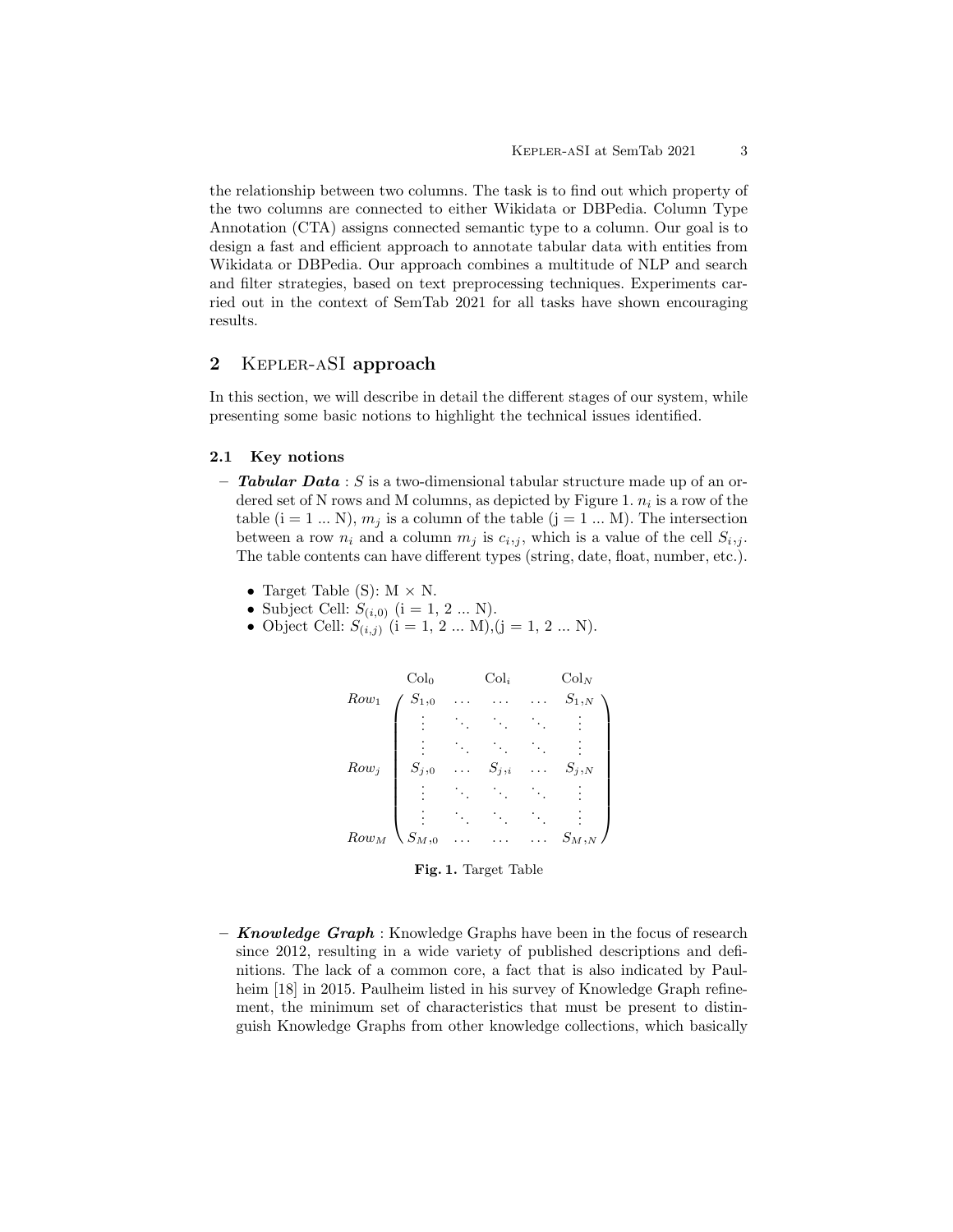restricts the term to any graph based knowledge representation. In the online reviewing [18], authors agreed that a more precise definition was hard to find at that point. This statement points out the need of a closer investigation and deeper reflection in this area. Farber and al. defined a Knowledge Graph as a Resource Description Framework (RDF) graph and stated that the term KG was coined by Google to describe any graph-based Knowledge Base (KB) [19]. Although this definition is the only formal one, it contradicts with more general definitions as it explicitly requires the RDF data model. In the following we present a detailed description of our contribution, namely Kepler-aSI.

### 2.2 System description

In order to address the above mentioned SemTab challenge tasks, Kepler-aSI is designed according to the workflow depicted by Figure 2. There are three major complementary modules which consist of, respectively, Preprocessing, Annotation context and Tabular data to KG matching. The aforementioned steps are the same for each round, but the changes remain minimal depending on the variations observed in each case.



Fig. 2. Overview of our approach

As shown in Figure 2 Preprocessing aims to prepare the data inside the considered table. While Annotation Context, seeks to create a list of terms denoting the same context.

**Preprocessing** It should be noted that the content of each table can be expressed according to different types and formats, namely: numeric, character strings, binary data, date/time, boolean, addresses, etc. Indeed, with the great diversity of data types, the preprocessing step is crucial. Therefore, the goal of preprocessing is to ensure that the processing of each table is triggered without errors. The effort is especially accentuated when the data contain spelling errors. In other words, these issues must be resolved before we apply our approach. In order to well carry out this step, we used several techniques and libraries such as (Textblob<sup>6</sup>, Pyspellchecker<sup>7</sup>, etc.) to rectify and correct all the noisy textual

 $6 \text{ https://text不)}{\text{https://text.com/dev/}}$ 

<sup>7</sup> https://pypi.org/project/pyspellchecker/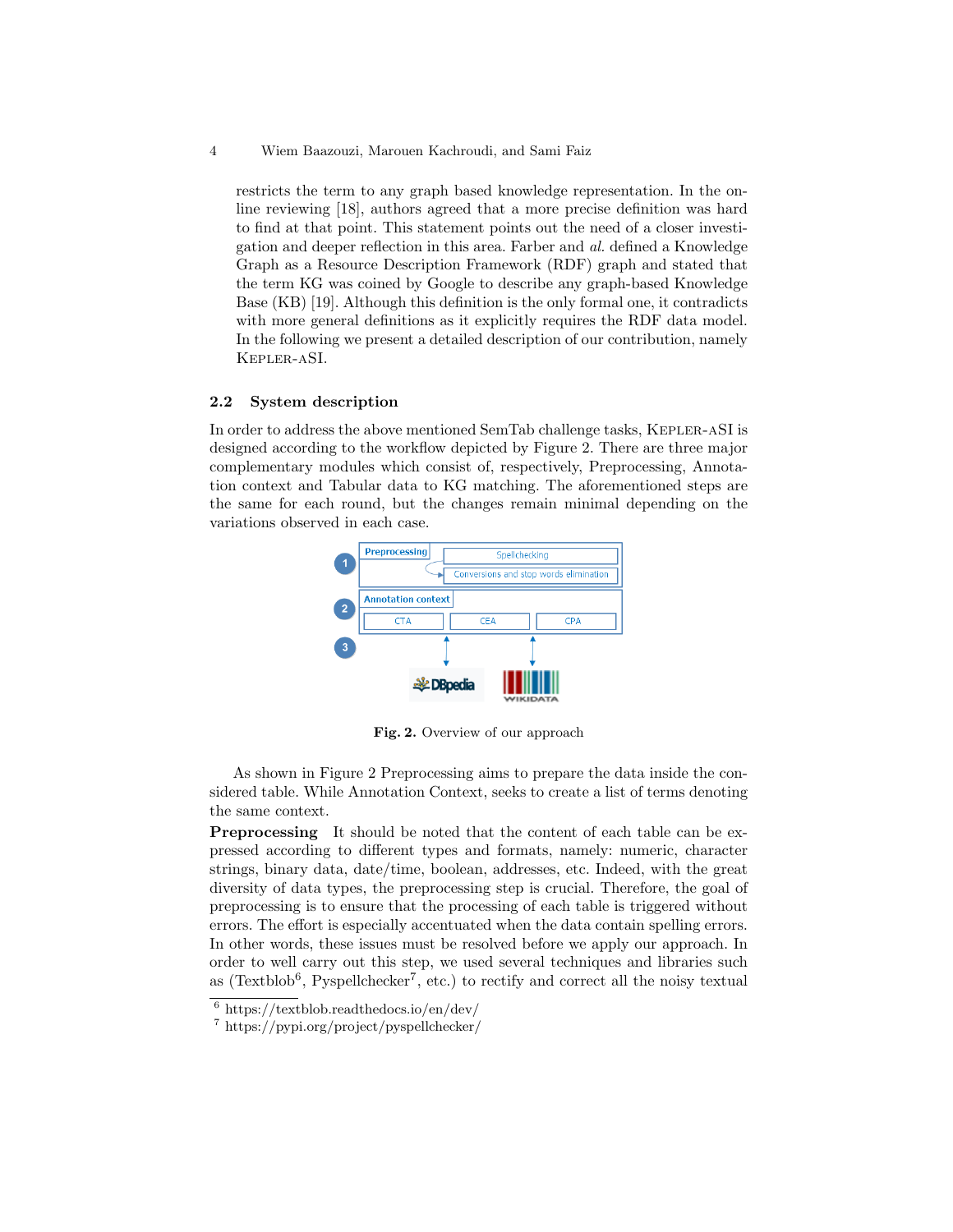data in the considered tables. As an example, we detect punctuation, parentheses, hyphen and apostrophe, and also stop words by using the Pandas<sup>8</sup> library to remove them. Like a classic treatment in this register, we ended this phase by transforming all the upper case letters into lower case.

Annotation context This phase allows to explicitly extract the candidates for the annotation process. The priming is carried out by an analysis of the processing columns, which aims to understand and delimit the set of regular expressions which contains a set of units: the area, the currency, the density, the electric current, the energy, flow rate, force, frequency, energy efficiency, unit of information, length, density, mass, numbers, population density, power, pressure, speed, temperature, time, torque, voltage and volume. This step allows to identify multiple Regextypes using regular expressions  $(e,q)$  numbers, geographic coordinates, address, code, color, URL). Since all values of type text are selected, preprocessing for natural languages was performed using the  $l$ angrid<sup>9</sup> library to detect 26 languages in our data. By the way, it's a novelty for this year's SemTab campaign, i.e., which makes the task more difficult with the introduction of natural language barriers. The langrid library is a stand-alone language identification tool. It is preformed on a large number of languages(97 currently). Doing so, correction, data type and language detection is performed. This can considerably reduce the effort and the cost of executing our approach by avoiding the massive repetition of these treatments for all the table cells, and this in each subtask.

Assigning a semantic type to a column (CTA) As depicted by Figure 3, the task is to annotate each entity column with elements from Wikidata (or possibly DBPedia) as its type identified during the preprocessing phase. Each item is marked with the tag in Wikidata or DBPedia. This treatment allows semantics identification. The CTA task can be performed based on Wikidata or DBPedia APIs which allows us to search for an item according to its description. The main information collected about a given entity and used in our approach are: a list of instances (expressed by the instanceOf primitive and accessible by the P31 code), the subclass of (expressed by the subclassOf primitive and accessible by code P279) and overlaps (expressed by the partOf primitive and accessible by code P361). At this point, we are able to process the CTA task using a SPARQL query. The SPARQL query is our interrogation mean fed from the main information of the entity which governs the choice of each data type, since they are a list of instances  $(P31)$ , of subclasses  $(P279)$  or a part of a class (P361). The result of the SPARQL query may return a single type, but in some cases the result is more than one type, so in this case no annotation is produced for the CTA task.

<sup>8</sup> https://pandas.pydata.org

<sup>9</sup> https://github.com/openlangrid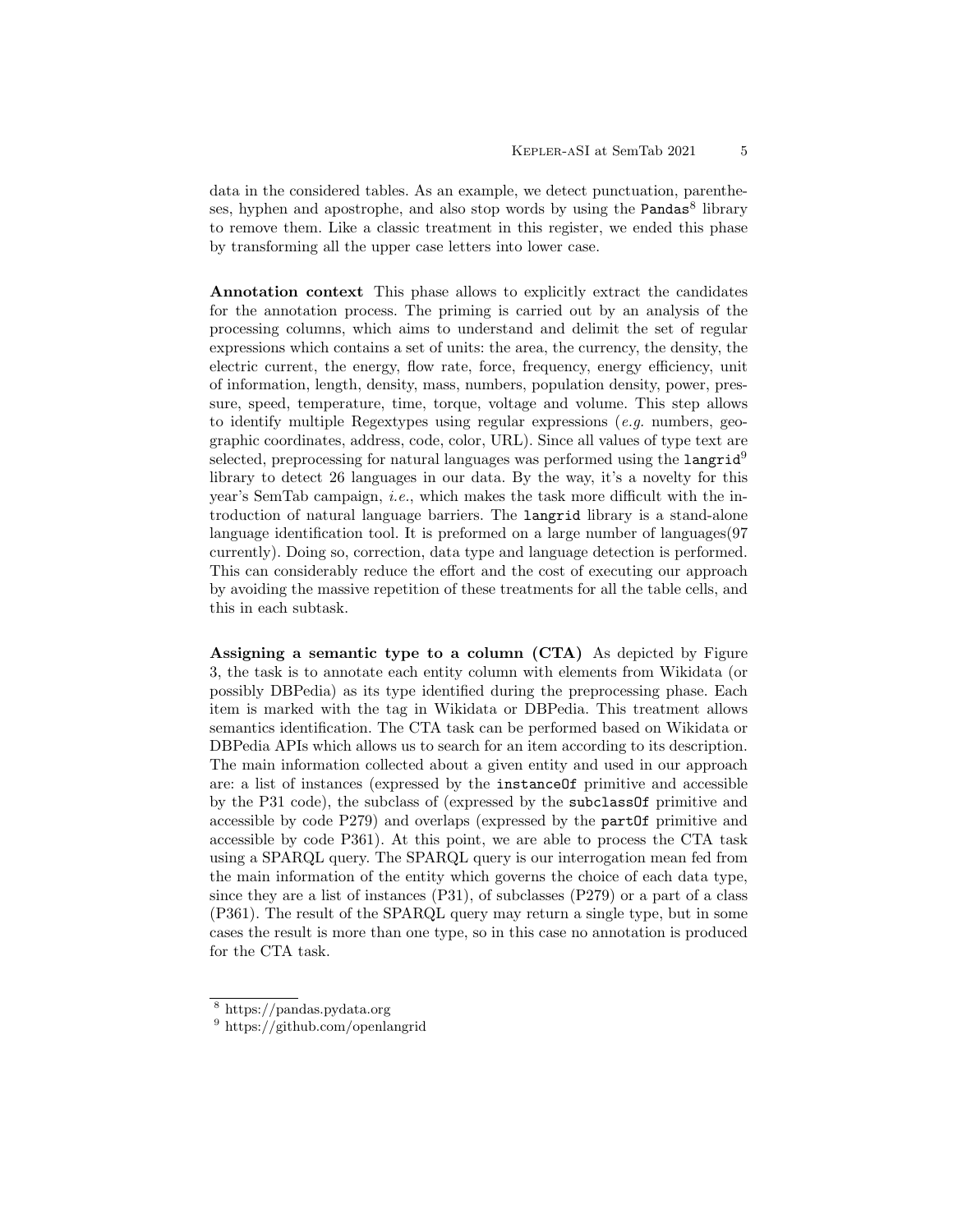

Fig. 3. CTA task at a glance.

Matching a cell to a KG entity (CEA) The CEA task aims to annotate the cells of a given table to a specific entity listed on Wikidata or DBPedia. Figure 4 gathers the CEA task that can be performed based on the same principle of CTA task. Our approach reuses the results of the CTA task process by introducing the necessary modifications on the SPARQL query. If the operation returns more than one annotation, we run a process based on examining the context of the considered column, relative to what was obtained with the CTA task, to overcome the ambiguity problem.



Fig. 4. Descriptive model of CEA task.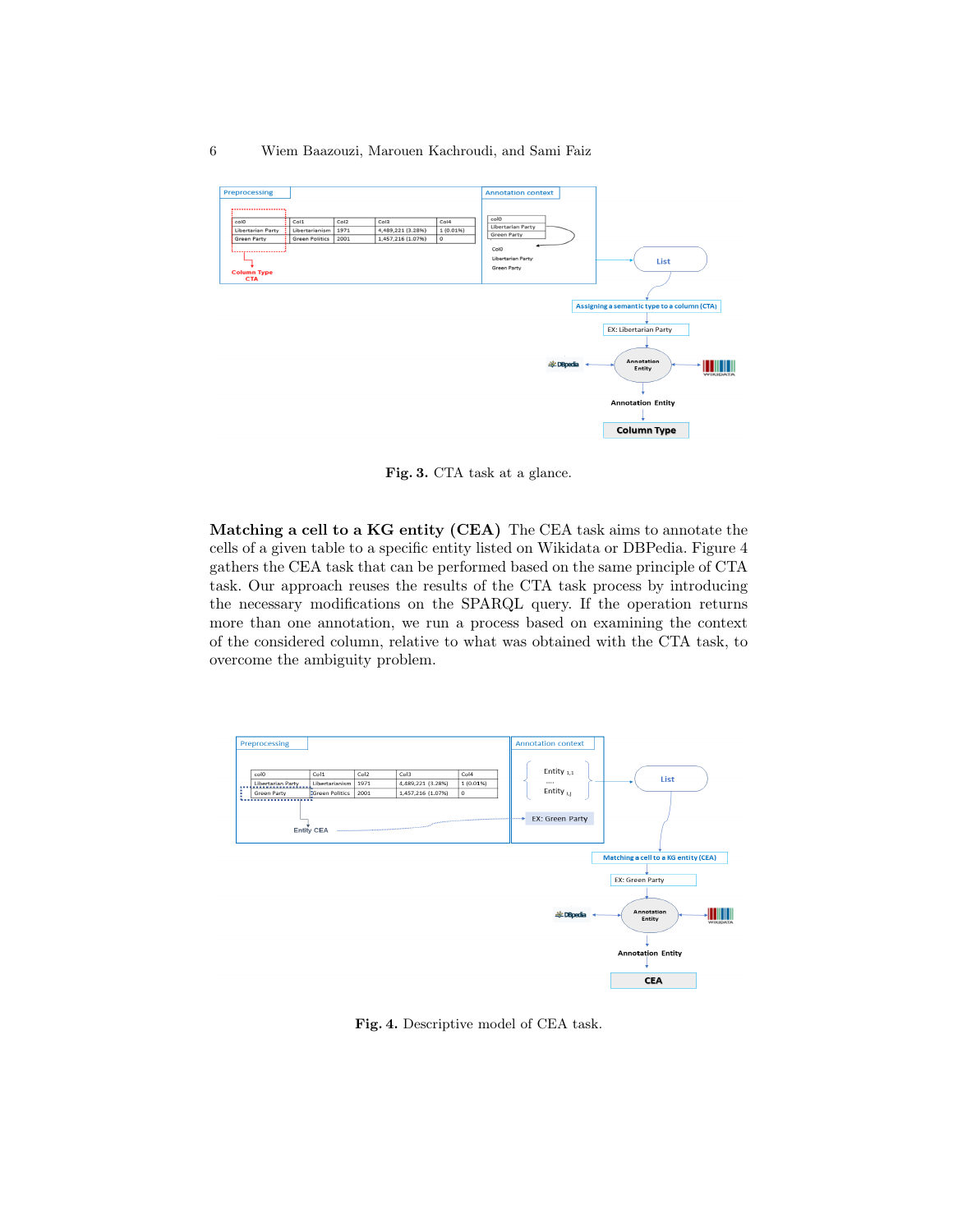Matching a property to a KG entity (CPA) After having annotated the cell values as well as the different types of each of the considered entities, we will identify the relationships between two cells appearing on the same row via a property using a SPARQL query, as flagged by Figure 5. Indeed, the CPA task looks for annotating the relationship between two cells in a row via a property. Similarly, this latter task can be performed in an analogous manner to the CTA and CEA tasks. The only difference in the CPA task is that the SPARQL query must select both the entity and the corresponding attributes. The properties are fairly easy to match since we have already determined they during CEA and CTA task processing.



Fig. 5. A representation of CPA task.

# 3 Kepler-aSI performance and results

In this section we will present the results of Kepler-aSI for the different matching tasks in the 3 rounds of SemTab 2021. We would like to report that the results are presented according to two scenarios, i.e., before deadline and after the deadline (since the organizers allow participants a period of 1 month before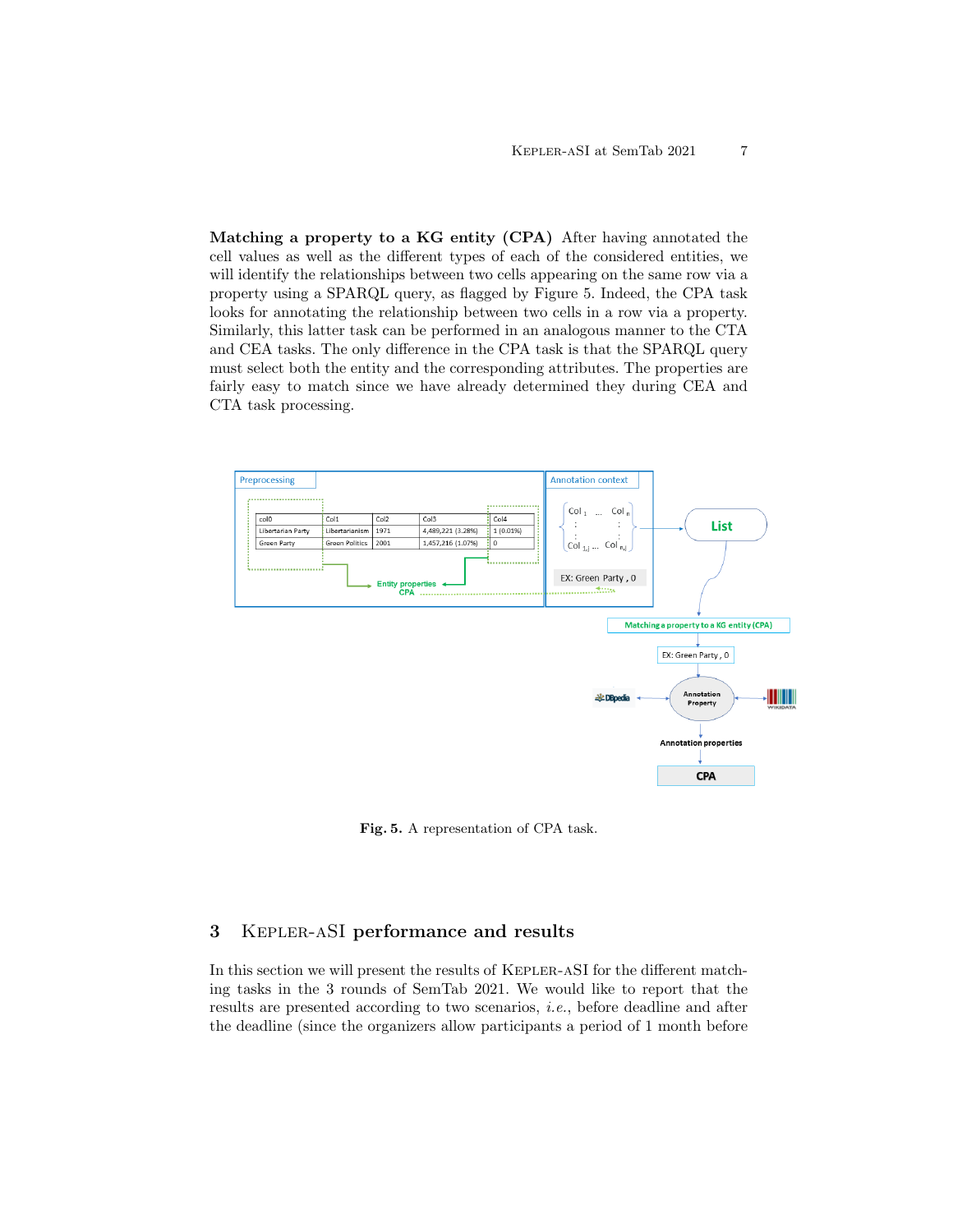freezing the values). Values are improved after the deadlines, as we finish the investigating work about the data specifics, thus adjusting our filters for the candidates identification. These results highlight the strengths of Kepler-aSI with its encouraging performance despite the multiplicity of issues.

### 3.1 Round 1

In this first round, and in this version of SemTab 2021, four tasks are presented: CTA-WD, CEA-WD, CTA-DBP and CEA-DBP. The column type annotation (CTA -WD) assigns a Wikidata semantic type (a Wikidata entity) to a column. Cell Entity Annotation (CEA-WD) maps a cell to a KG entity. The processing carried out to search for correspondence on Wikidata is carried out in a similar way on Dbpedia.

Data for the CTA-WD and CEA-WD tasks were focused on Wikidata. As we explained in section 1, Wikidata is structured according to the RDF formalism, *i.e.*, subject  $(S)$ , predicate  $(P)$  and Object  $(O)$ . Each element considered is marked with a label in Wikidata, thus guaranteeing to take maximum advantage of its semantics. The CTA-WD and CEA-WD task data contains 180 tables. In Table 1, an example input table is provided. The first column contains an entity label, while the other columns contain the associated attributes.

Table 1. A data fragment for a table to match with Wikidata

| Col0                                                                       | $ {\rm Col1}$ | Col2 Col3                                     | Col4 |
|----------------------------------------------------------------------------|---------------|-----------------------------------------------|------|
| Libertarian Party Libertarianism 1971 $ 4,489,221$ $(3.28\%)$ 1 $(0.01\%)$ |               |                                               |      |
| Green Party                                                                |               | Green Politics 2001 $ 1,457,216 \ (1.07\%) 0$ |      |

The column type annotation (CTA -DBP) assigns a DBPedia semantic type (a DBPedia entity) to a column. Cell Entity Annotation (CEA-DBP) matches a cell to an entity on the Knowledge Graph. The CTA-DBP and CEA-DBP task data also contains 180 tables. The results are summarized in Table 2.

|                                     |                 | F1 Score Precision Rank |              |
|-------------------------------------|-----------------|-------------------------|--------------|
| <b>CTA-WD</b>                       | 0.464           | 0.481                   | 4            |
| CTA-WD (after deadline)             | 0.746           | 0.758                   | 3            |
| $CEA-WD$                            | 0.194           | 0.760                   | 5            |
| CEA-WD (after deadline)             | $ 0.620\rangle$ | 0.841                   | 3            |
| CTA-DBP                             | 0.027           | 0.133                   | $\mathbf{5}$ |
| $CTA-DBP$ (after deadline) $ 0.391$ |                 | 0.520                   | 3            |
| <b>CEA-DBP</b>                      | 0.110           | 0.644                   | 5            |
| $ CEA-DBP $ (after deadline) 0,509  |                 | 0.610                   | 4            |

Table 2. Results for Round 1

<sup>8</sup> Wiem Baazouzi, Marouen Kachroudi, and Sami Faiz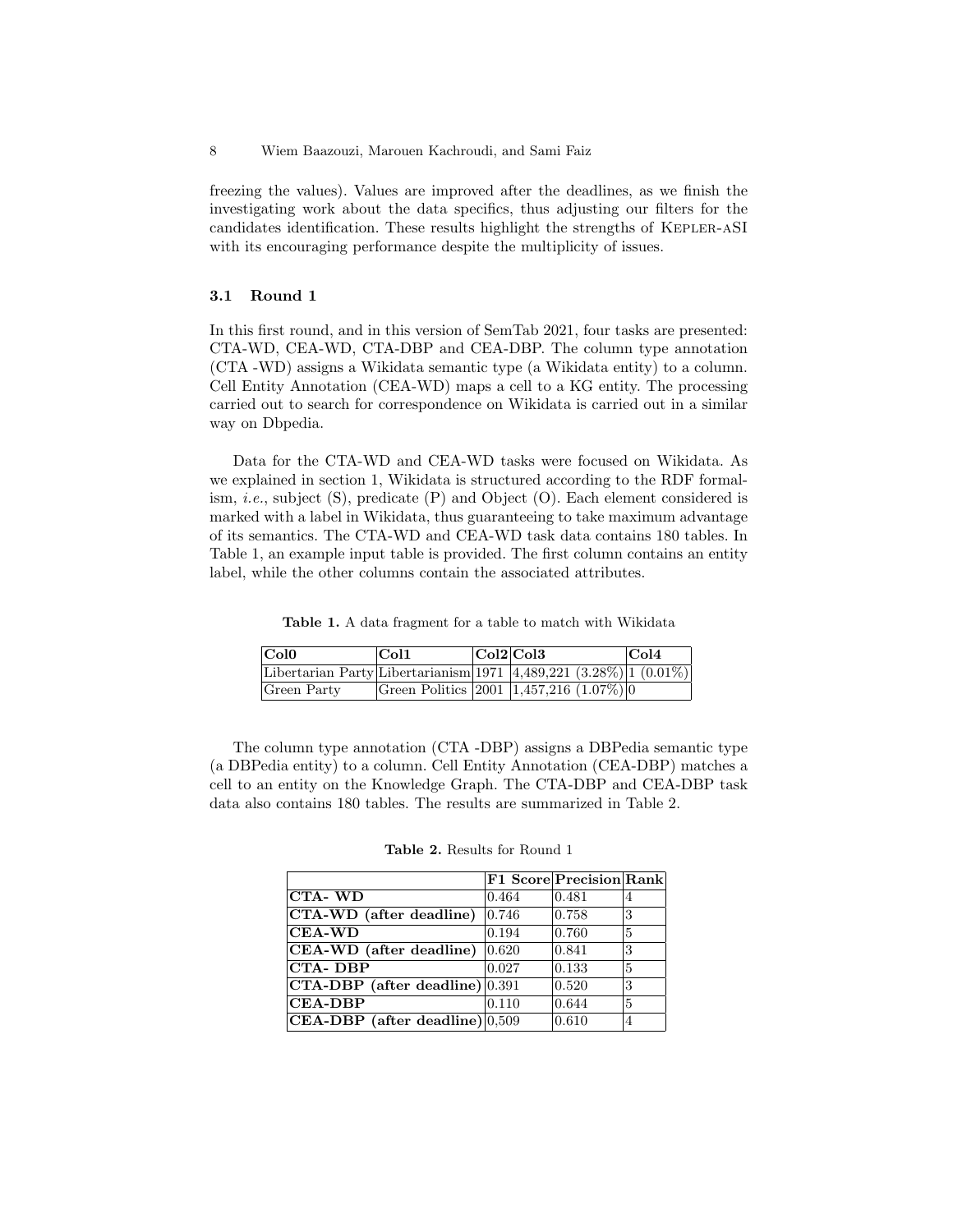In Round 1, we focused particularly on the preprocessing phase in order to choose and validate the spellchecker according to textual information, which can significantly improve the relative results of the CEA and CTA tasks. In summary, our review resulted in the use of two correctors, namely, Texteblob and Pyspellchecker. Both of these tools are intuitive, easy to use, and perform well in terms of Natural Language Processing (NLP).

During Round 1, the data size factor was impacting. We recognize that this round highlights the limits of machines in the face of such information volumes. Therefore, we can conclude that faced with this situation, the computing power and the speed of access to the external resources representing the Knowledge Graphs (i.e., Wikidata and DBPedia) are decisive. In addition, we consider that the introduction of the cross-lingual aspect of this campaign has accentuated the challenge and allowed us to approach real scenarios that open and unlock the eventualities of the different proposed approaches applicability. Indeed, to support the cross-lingual aspect we acted at the level of the SPARQL query, as indicated on the code listing 1.1 , to automatically change the language label, and collect the candidates in any language. Thus, we have ensured the genericity of our SPARQL query, based on previous contributions [20, 15, 21].

```
1
 2 endpoint_url = \sqrt[n]{\frac{1}{n} \| \frac{1}{n} \| \frac{1}{n} \| \frac{1}{n} \| \frac{1}{n} \| \frac{1}{n} \| \frac{1}{n} \| \frac{1}{n} \| \frac{1}{n} \| \frac{1}{n} \| \frac{1}{n} \| \frac{1}{n} \| \frac{1}{n} \| \frac{1}{n} \| \frac{1}{n} \| \frac{1}{n} \| \frac{1}{n} \| \frac{1}{n} \| \frac{1}{n} \| \frac{1}{n} \| \frac{1}{n} \| \frac{1}{n} \| \frac{1}{n} \| \frac{1}{n} \| \frac{1}{n}3
 4 query = """
 5 SELECT ? itemLabel ? class ? property
 6 WHERE {
 7 ? item ? item Description "%s" @en.
 8 ? item wdt: P31 ? class
  9 }
\frac{10}{10} ""
```
Code Listing 1.1. SPARQL query

#### 3.2 Round 2

In Round 2, despite the distinction of the data and their grouping into two different families, they had a biological tint. Due to advances in biological research techniques, new data are constantly being generated in the biomedical field and they are routinely published in unstructured or tabular form. These data are not easy to integrate semantically, due not only to their size, but also to the complexity of the biological relationships maintained between the entities. Summary of metrics for this round is in Table 3.

Specifically, for tabular data annotation, the data representation can have a significant impact on performance since each entity can be represented by alphanumeric codes (e.g. chemical formulas or gene names) or even have multiple synonyms. Therefore, the studied field would greatly benefit from automated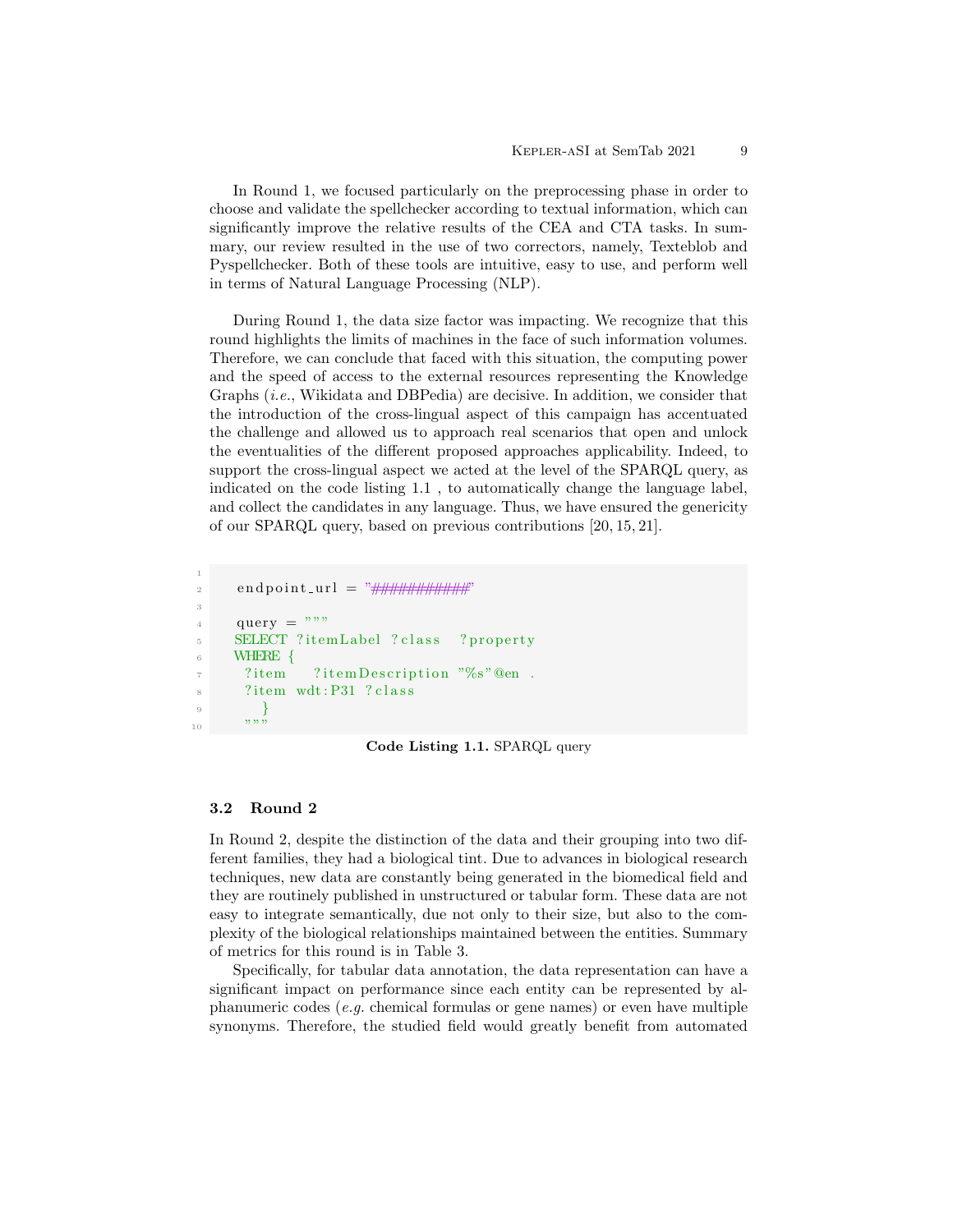|                                   |       | <b>F1 Score Precision Rank</b> |                |
|-----------------------------------|-------|--------------------------------|----------------|
| BioTable-CTA-WD                   | 0.811 | 0.811                          | 6              |
| BioTable-CTA- WD (after deadline) |       |                                |                |
| BioTable-CEA-WD                   | 0.347 | 0.811                          | 6              |
| BioTable-CEA-WD (after deadline)  | 0.677 | 0.798                          |                |
| BioTable-CPA-WD                   | 0.853 | 0.880                          | $\overline{4}$ |
| BioTable-CPA-WD (after deadline)  |       |                                |                |
| HardTable-CTA-WD                  | 0.894 | 0.931                          | 5              |
| HardTable-CTA-WD (after deadline) |       |                                |                |
| HardTable-CEA-WD                  | 0.707 | 0.919                          | 6              |
| HardTable-CEA-WD (after deadline) |       |                                |                |
| HardTable-CPA-WD                  | 0.915 | 0.989                          | 5              |
| HardTable-CPA-WD (after deadline) |       |                                |                |

| <b>Table 3.</b> Results for Round 2 |
|-------------------------------------|
|-------------------------------------|

methods to map entities, entity types, and properties to existing datasets to speed up the process of integrating new data into the domain. In this round the focus was on Wikidata, through two test cases: BioTable and HardTable. The different tasks: BioTable-CTA-WD, BioTable-CEA-WD and BioTable-CPA-WD on the one hand, to which we add Hard-CTA-WD, Hard-CEA-WD and Hard-CPA-WD, are all carried out on 110 tables.

During Round 2, we focused on the disambiguation problem. We have to decide when obtaining several candidates after querying the KGs. Indeed, our approach put in place during Round 1 was very useful and allowed us to reuse certain achievements. At this stage, we affirm that the automatic elements disambiguation processing remains a tedious task, given what it generates as an effort of semantic analysis and interpretation. Indeed, we have opted for the use of an external resource, namely Uniprot<sup>10</sup> [22]. UniProt integrates, interprets and standardizes data from multiple selected resources to add biological knowledge and associated metadata to protein records and acts as a central hub from which users can connect to 180 other resources. UniProt was recognized as an ELIXIR core data resource in 2017 [23] and received CoreTrustSeal certification in 2020. The data resource fully supports Findable, Accessible, Interoperable and Reusable, thus concretizing the (FAIR) data principles [24], for example by making data available in a number of community recognized formats, such as text, XML and RDF and through application programming interfaces (APIs) and FTP (File Transfer) downloads Protocol, providing traceable identifiers for protein sequences and protein sequence characteristics and fully highlighting data sources. The UniProt 2020 version contains over 189 million sequence records, with over 292,000 proteins, the complete set of proteins assumed to be expressed by an organism, derived from viral, bacterial, Archean and eukaryotic genomes

 $\frac{10}{10}$  https://www.uniprot.org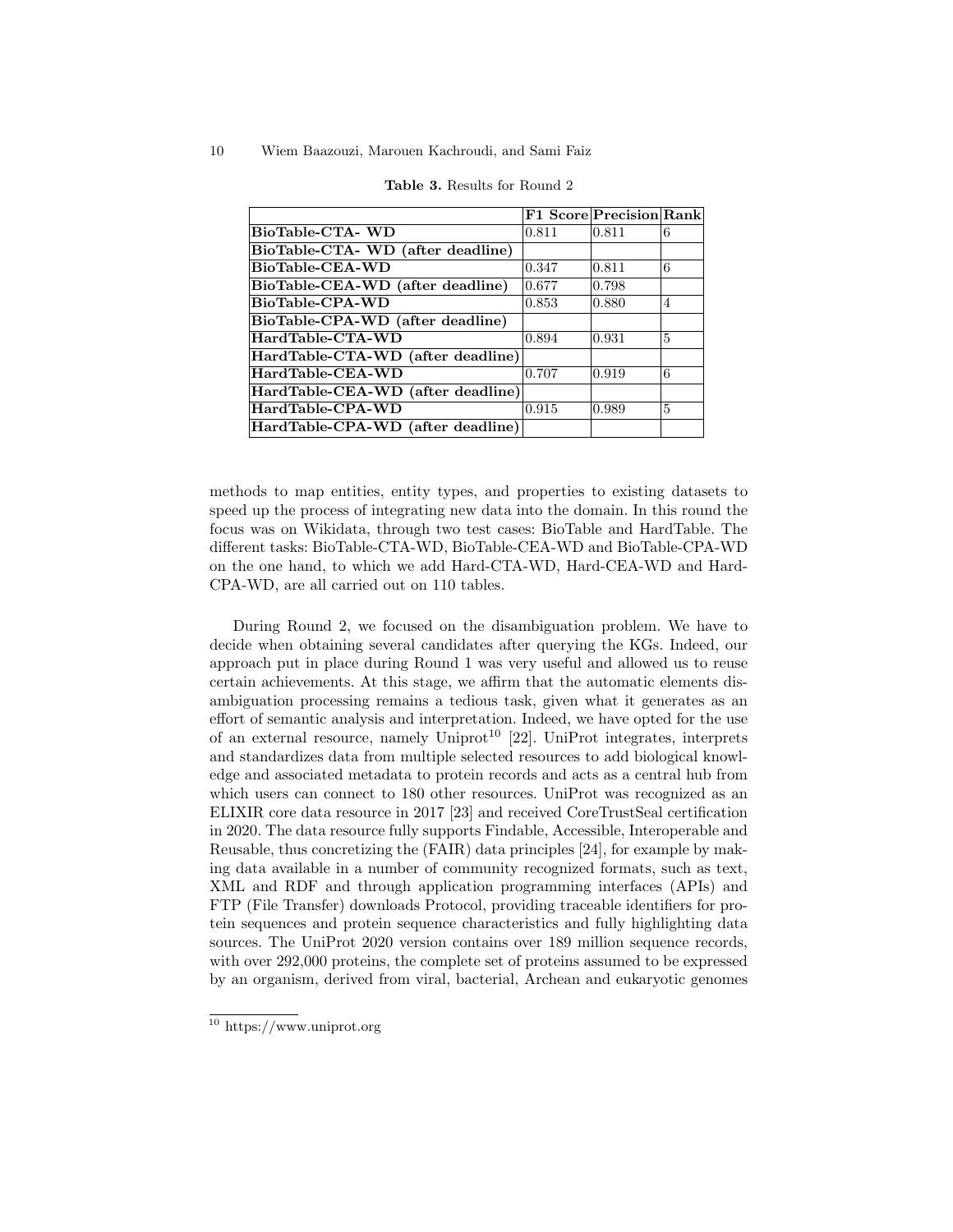$complete$  sequences available via UniProtKB Portail Proteomes<sup>11</sup>. In our case, Uniprot is used to support our disambiguation process. In other words, if there is a multiplicity of candidates in the matching process, or if there are no candidates, access to Uniprot allows us to overcome this problem.

Doing so, we end up with the scenario represented by the Figure 6. In fact, logically the processing of Kepler-aSI ends at the stage, by obtaining the candidates likely to meet the need for matching. However, in some cases this answer may require some refinement.In case of multiple answers, Uniprot can help us to decide, given its richness and its ample description. In addition, in the absence of matching candidates (name differences, formulas, etc.), we can get the answer from Uniprot. Steps 4 and 5 are in addition to the regular Kepler-aSI process, ensuring the redirection to Uniprot and the collection of any responses.



Fig. 6. Access to Uniprot and its contribution to Kepler-aSI.

### 3.3 Round 3

Round 3 has 3 main test families:

- BioDiv: represented by 50 tables;
- GitTables: represented by 1100 tables;
- HardTables: represented by 7207 tables.

It should be noted that the stakes are the same for this round, moreover the evaluation is blind, *i.e.*, the participants do not have access to the evaluation

 $\frac{11 \text{ https://www.uniprot.org/proteomes}}{11 \text{ https://www.uniprot.org/proteomes/}}$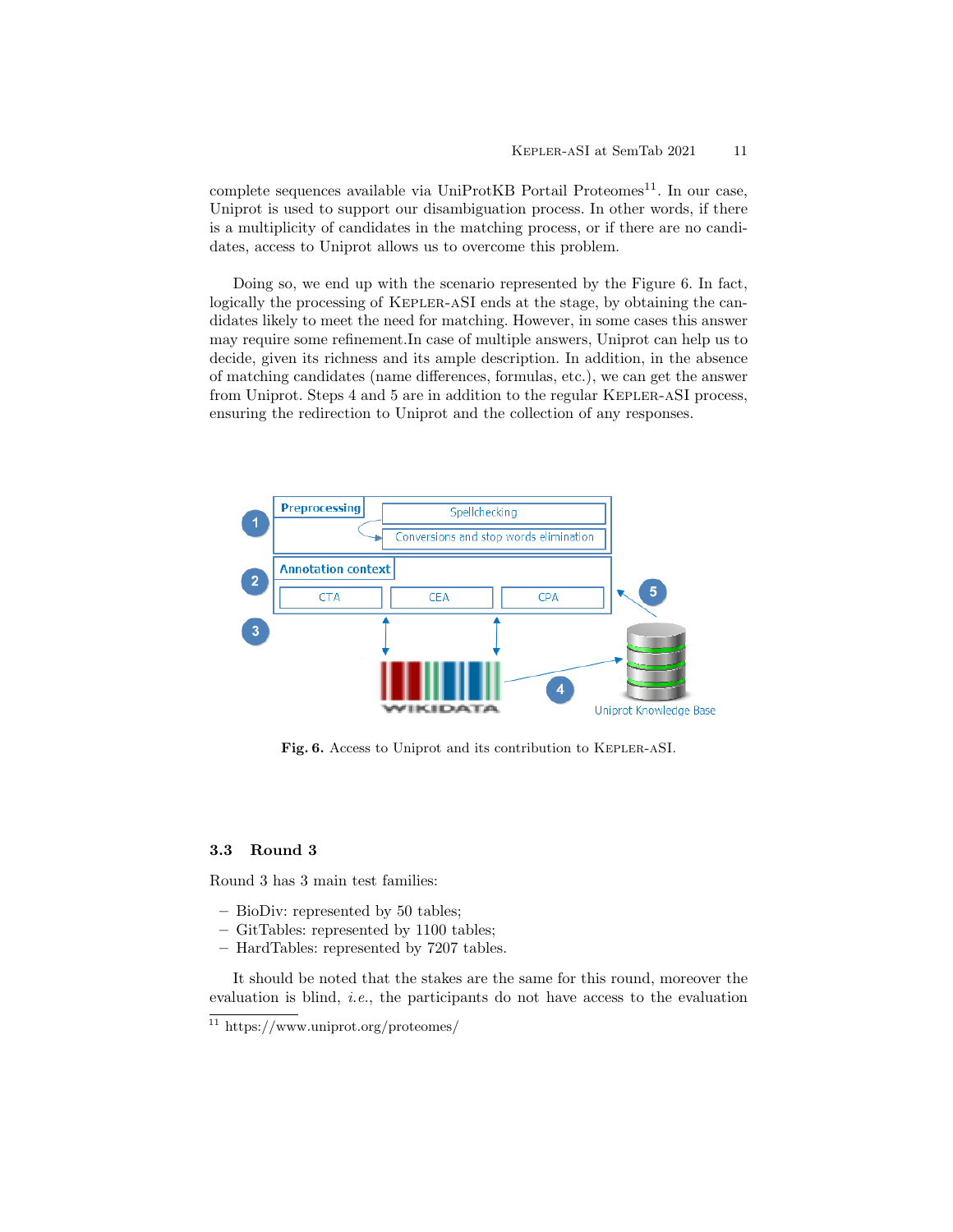platform and its options. In other words, there is no test opportunity to adjust the parameters of the approach, according to the characteristics of the input. In this round too, we have opted for Uniprot to carry out treatments similar to those described in Round 2.

|                   | F1 Score                                                  | Rank |
|-------------------|-----------------------------------------------------------|------|
|                   | CEA-BioDiv duplicate cells or columns                     |      |
| <b>CTA-BioDiv</b> | 0.593                                                     |      |
|                   | $\overline{\textbf{CEA-HARD}}$ duplicate cells or columns |      |
| <b>CTA-HARD</b>   | 0.244                                                     |      |
|                   | <b>CPA-HARD</b> duplicate cells or columns                |      |
| <b>GIT-DBP</b>    | 0.041                                                     | 2    |
| <b>GIT-SCH</b>    | duplicate cells or columns                                |      |

Table 4. Results for Round 3

Out of the 7 proposed tasks, Kepler-aSI managed to process 3. In the CTA-BioDiv task, we are ranked first, for the GIT-DBP task we are ranked second and for CTA-HARD we are ranked sixth. For the other cases, our method produced outputs containing duplications, whereas these correspondences do not allow us to obtain evaluation metrics in order to be ranked.

# 4 Conclusion & Future Work

To summarize and conclude, we have presented in this paper the second version of our Kepler-aSI approach. Our system is participating in the challenge for the second time, it is approaching maturity and achieving very encouraging performance. We have succeeded in combining several strategies and treatment techniques, which is also the strength of our system. We boosted the preprocessing and spellchecking steps that got the system up and running.

In addition, despite the data size, which is quite large, we managed to get around this problem by using a kind of local dictionary, which allows us to reuse already existing matches. Thus, we realized a considerable saving of time, which allowed us to adjust and rectify after each execution. We also participated in all the tasks without exception, which allowed us to test our system on all facets, i.e., to identify its strengths and weaknesses.

We tackled the several proposed tasks. Our solution is based on a generic SPARQL query using the cell contents as a description of a given item. In each round, despite the time allocated by the organizers running out, we continued the work and the improvements, having the conviction that each effort counts and brings us closer to the good control of the studied field.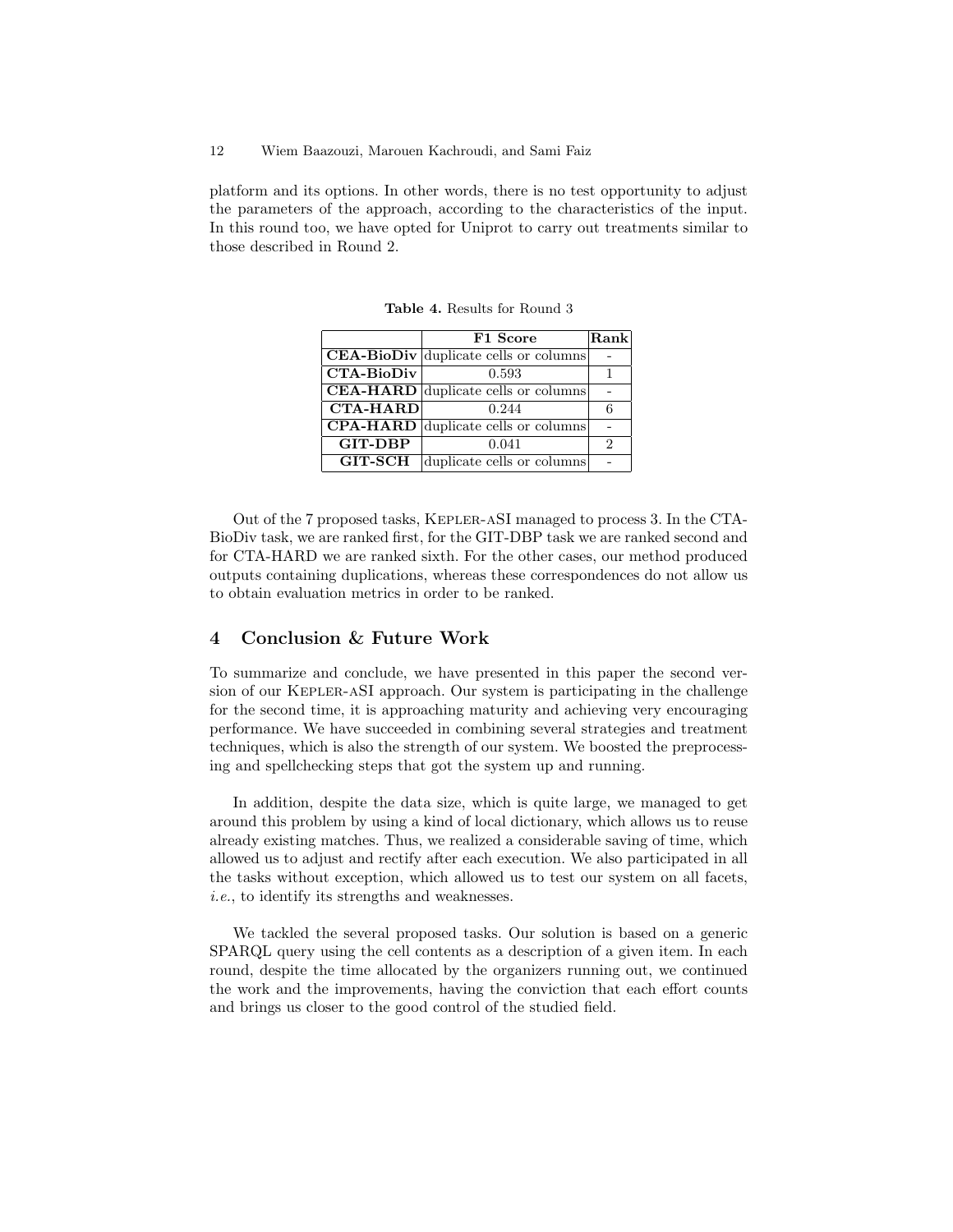Kepler-aSI is a promising approach, but which will be further improved: First, we will apply several methods yet to correct spelling mistakes and other typos in the source data. Finally, we will try to develop our system by integrating new data processing techniques (some Big Data oriented paradigms). Indeed, the parallel implementation will allow us to circumvent the data size problem, which is the major gap for our current machines. Eventually, the idea of moving to a data representation using indexes [25, 26] would be a good track to investigate in order to master the search space, formed by the considered tabular data.

# References

- 1. Chen, J., Jiménez-Ruiz, E., Horrocks, I., Sutton, C.: Colnet: Embedding the semantics of web tables for column type prediction. In: Proceedings of the AAAI Conference on Artificial Intelligence. Volume 33. (2019) 29–36
- 2. Malyshev, S., Krötzsch, M., González, L., Gonsior, J., Bielefeldt, A.: Getting the most out of wikidata: Semantic technology usage in wikipedia's knowledge graph. In: International Semantic Web Conference, Springer (2018) 376–394
- 3. Pham, M., Alse, S., Knoblock, C.A., Szekely, P.: Semantic labeling: a domainindependent approach. In: International Semantic Web Conference, Springer (2016) 446–462
- 4. Taheriyan, M., Knoblock, C.A., Szekely, P., Ambite, J.L.: Learning the semantics of structured data sources. Journal of Web Semantics 37 (2016) 152–169
- 5. Ramnandan, S.K., Mittal, A., Knoblock, C.A., Szekely, P.: Assigning semantic labels to data sources. In: European Semantic Web Conference, Springer (2015) 403–417
- 6. Knoblock, C.A., Szekely, P., Ambite, J.L., Goel, A., Gupta, S., Lerman, K., Muslea, M., Taheriyan, M., Mallick, P.: Semi-automatically mapping structured sources into the semantic web. In: Extended Semantic Web Conference, Springer (2012) 375–390
- 7. Cremaschi, M., De Paoli, F., Rula, A., Spahiu, B.: A fully automated approach to a complete semantic table interpretation. Future Generation Computer Systems (2020)
- 8. Zhang, Z.: Effective and efficient semantic table interpretation using tableminer+. Semantic Web 8(6) (2017) 921–957
- 9. Zghal, S., Kachroudi, M., Ben Yahia, S., Mephu Nguifo, E.: OACAS: Ontologies alignment using composition and aggregation of similarities. In: Proceedings of the 1st International Conference on Knowledge Engineering and Ontology Development (KEOD 2009), Madeira, Portugal (2009) 233–238
- 10. Kachroudi, M., Ben Moussa, E., Zghal, S., Ben Yahia, S.: Ldoa results for oaei 2011. In: Proceedings of the  $6<sup>th</sup>$  International Workshop on Ontology Matching (OM-2011) Colocated with the  $10^{th}$  International Semantic Web Conference (ISWC-2011), Bonn, Germany (2011) 148–155
- 11. Kachroudi, M., Diallo, G., Ben Yahia, S.: OAEI 2017 results of KEPLER. In: Proceedings of the 12th International Workshop on Ontology Matching co-located with the 16th International Semantic Web Conference (ISWC 2017), Vienna, Austria, October 21, 2017. Volume 2032 of CEUR Workshop Proceedings., CEUR-WS.org (2017) 138–145
- 12. Kachroudi, M., Ben Yahia, S.: Dealing with direct and indirect ontology alignment. J. Data Semant. 7(4) (2018) 237–252